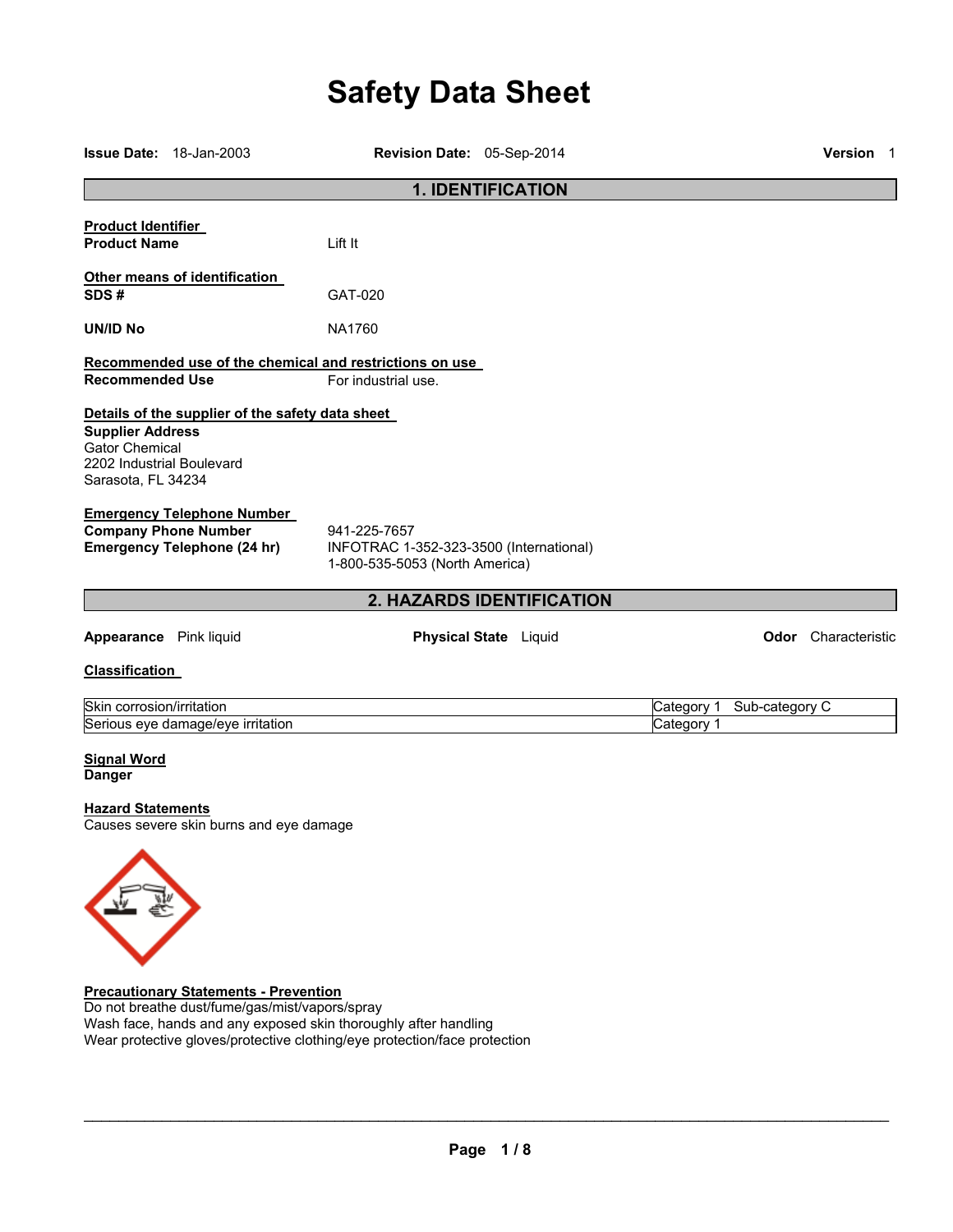#### **Precautionary Statements - Response**

IF IN EYES: Rinse cautiously with water for several minutes. Remove contact lenses, if present and easy to do. Continue rinsing Immediately call a poison center or doctor/physician

 $\mathcal{L}_\mathcal{L} = \{ \mathcal{L}_\mathcal{L} = \{ \mathcal{L}_\mathcal{L} = \{ \mathcal{L}_\mathcal{L} = \{ \mathcal{L}_\mathcal{L} = \{ \mathcal{L}_\mathcal{L} = \{ \mathcal{L}_\mathcal{L} = \{ \mathcal{L}_\mathcal{L} = \{ \mathcal{L}_\mathcal{L} = \{ \mathcal{L}_\mathcal{L} = \{ \mathcal{L}_\mathcal{L} = \{ \mathcal{L}_\mathcal{L} = \{ \mathcal{L}_\mathcal{L} = \{ \mathcal{L}_\mathcal{L} = \{ \mathcal{L}_\mathcal{$ 

IF ON SKIN (or hair): Remove/Take off immediately all contaminated clothing. Rinse skin with water/shower

Wash contaminated clothing before reuse

Get medical attention

IF INHALED: Remove victim to fresh air and keep at rest in a position comfortable for breathing

Immediately call a poison center or doctor/physician

IF SWALLOWED: rinse mouth. Do NOT induce vomiting

Immediately call a poison center or doctor/physician

#### **Precautionary Statements - Storage**

Store locked up

#### **Precautionary Statements - Disposal**

Dispose of contents/container to an approved waste disposal plant

# **3. COMPOSITION/INFORMATION ON INGREDIENTS**

| <b>Chemical Name</b>                      | <b>CAS No</b> | Weight-% |
|-------------------------------------------|---------------|----------|
| Sodium metasilicate                       | 6834-92-0     | 3-.      |
| Potassium hydroxide                       | 1310-58-3     | I-5      |
| Dipropylene Glycol Monomethyl Ether (DPM) | 34590-94-8    | -ე       |

\*\*If Chemical Name/CAS No is "proprietary" and/or Weight-% is listed as a range, the specific chemical identity and/or percentage of composition has been withheld as a trade secret.\*\*

# **4. FIRST-AID MEASURES**

| <b>First Aid Measures</b> |                                                                                                                                                                                                                   |
|---------------------------|-------------------------------------------------------------------------------------------------------------------------------------------------------------------------------------------------------------------|
| <b>Eve Contact</b>        | IF IN EYES: Rinse cautiously with water for several minutes. Remove contact lenses, if<br>present and easy to do. Continue rinsing. Immediately call a poison center or<br>doctor/physician.                      |
| <b>Skin Contact</b>       | IF ON SKIN (or hair): Remove/Take off immediately all contaminated clothing. Wash skin<br>with soap and water. DO NOT attempt to neutralize with chemical agents. Get medical<br>attention.                       |
| Inhalation                | IF INHALED: Remove victim to fresh air and keep at rest in a position comfortable for<br>breathing. Wash mouth and nasal passages with water repeatedly. Immediately call a<br>poison center or doctor/physician. |
| Ingestion                 | IF SWALLOWED: rinse mouth. Do NOT induce vomiting. Give large quantities of water.<br>Give diluted vinegar or lemon juice to conscious person. Immediately call a poison center or<br>doctor/physician.           |

#### **Most important symptoms and effects**

| <b>Symptoms</b> | EYES: CORROSIVE; vapors, liquid, and mists are extremely corrosive to the eyes. Brief        |
|-----------------|----------------------------------------------------------------------------------------------|
|                 | contact of the vapors will be severely irritating. Brief contact of the liquid or mists will |
|                 | severely damage the eyes; prolonged contact may cause permanent eye injury, may be           |
|                 | followed by blindness.                                                                       |

SKIN: Corrosive; chemical burns may result from contact; destructive to tissue.

INHALATION: Corrosive, may cause damage to upper respiratory tract, mucous membranes, and lung tissue.

INGESTION: Corrosive; may cause severe burns and tissue perforation to digestive tract and mucous membranes; may cause gastric distress, stomach pains, and vomiting; may result in red blood cell hemolysis.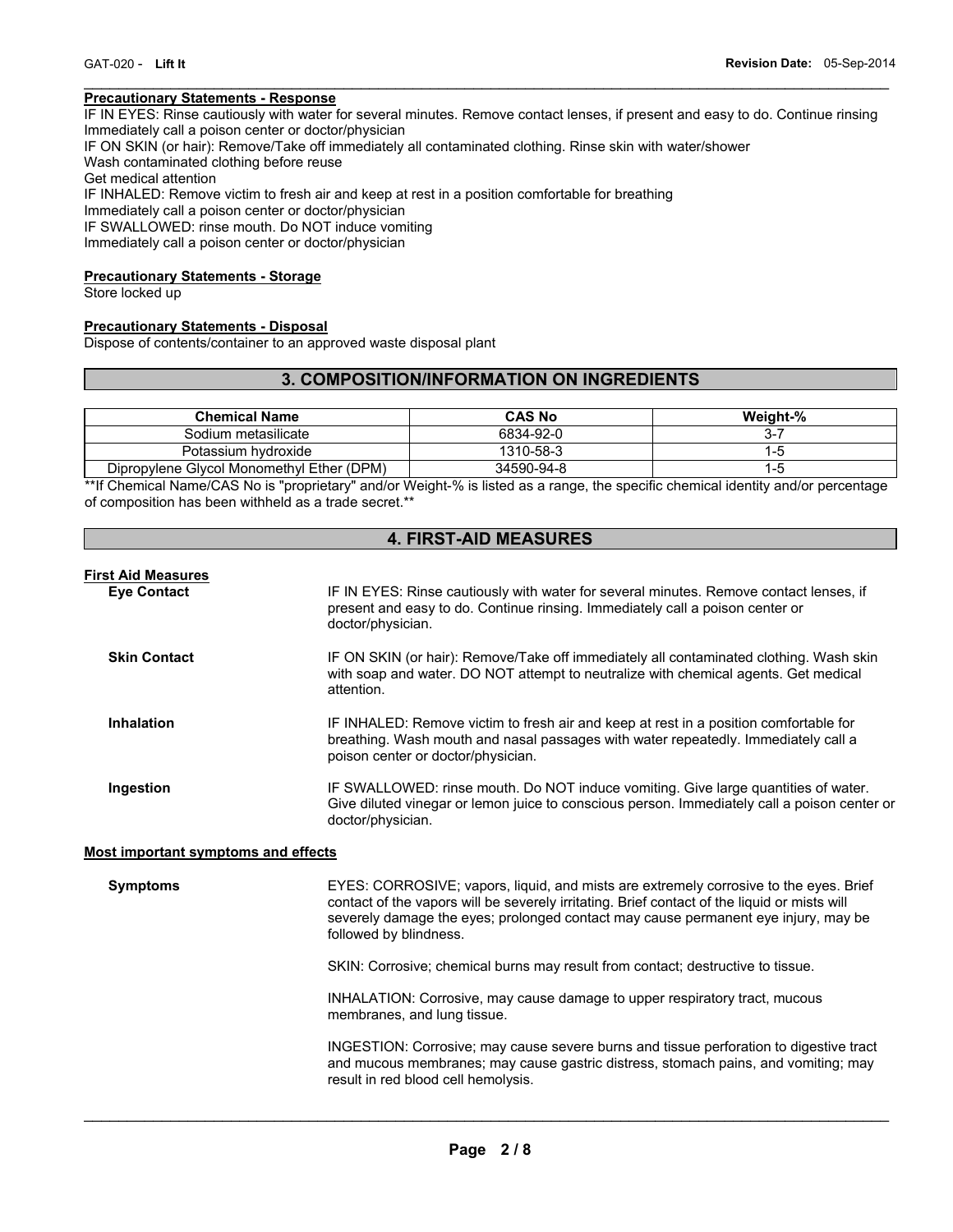#### **Indication of any immediate medical attention and special treatment needed**

**Notes to Physician** MEDICAL CONDITIONS GENERALLY AGGRAVATED BY EXPOSURE: Preexisting skin, eye, or respiratory disorders may become aggravated through prolonged exposure.

# **5. FIRE-FIGHTING MEASURES**

 $\mathcal{L}_\mathcal{L} = \{ \mathcal{L}_\mathcal{L} = \{ \mathcal{L}_\mathcal{L} = \{ \mathcal{L}_\mathcal{L} = \{ \mathcal{L}_\mathcal{L} = \{ \mathcal{L}_\mathcal{L} = \{ \mathcal{L}_\mathcal{L} = \{ \mathcal{L}_\mathcal{L} = \{ \mathcal{L}_\mathcal{L} = \{ \mathcal{L}_\mathcal{L} = \{ \mathcal{L}_\mathcal{L} = \{ \mathcal{L}_\mathcal{L} = \{ \mathcal{L}_\mathcal{L} = \{ \mathcal{L}_\mathcal{L} = \{ \mathcal{L}_\mathcal{$ 

#### **Suitable Extinguishing Media**

Carbon dioxide (CO2). Water. Water spray (fog). Dry chemical. Foam.

#### **Unsuitable Extinguishing Media** Not determined.

#### **Specific Hazards Arising from the Chemical**

Combustion products may be toxic.

#### **Hazardous Combustion Products** Carbon oxides. Hydrocarbons. Fumes and smoke.

#### **Protective equipment and precautions for firefighters**

Keep containers cool with water spray to prevent container rupture due to steam buildup; CAUTION - material is corrosive. As in any fire, wear self-contained breathing apparatus pressure-demand, MSHA/NIOSH (approved or equivalent) and full protective gear.

#### **6. ACCIDENTAL RELEASE MEASURES**

#### **Personal precautions, protective equipment and emergency procedures**

| <b>Personal Precautions</b>      | Use personal protective equipment as required.                                                                                                                      |  |  |
|----------------------------------|---------------------------------------------------------------------------------------------------------------------------------------------------------------------|--|--|
| <b>Environmental Precautions</b> | Prevent from entering into soil, ditches, sewers, waterways and/or groundwater. See<br>Section 12, Ecological Information. See Section 13: DISPOSAL CONSIDERATIONS. |  |  |

#### **Methods and material for containment and cleaning up**

| <b>Methods for Containment</b> | Prevent further leakage or spillage if safe to do so.                                                                                                                                                                                                                                         |
|--------------------------------|-----------------------------------------------------------------------------------------------------------------------------------------------------------------------------------------------------------------------------------------------------------------------------------------------|
| <b>Methods for Clean-Up</b>    | Contain and collect with an inert absorbent and place into an appropriate container for<br>disposal. For spills in excess of allowable limits (RQ) notify the National Response Center<br>(800) 424-8802; refer to 40 CFR 302 for detailed instructions concerning reporting<br>requirements. |

# **7. HANDLING AND STORAGE**

#### **Precautions for safe handling**

**Advice on Safe Handling** Handle in accordance with good industrial hygiene and safety practice. Use personal protection recommended in Section 8. Avoid contact with skin, eyes or clothing. Wash face, hands, and any exposed skin thoroughly after handling. Do not breathe dust/fume/gas/mist/vapors/spray. Keep containers closed when not in use. Protect containers from abuse.

#### **Conditions for safe storage, including any incompatibilities**

| <b>Storage Conditions</b> | Keep container tightly closed and store in a cool, dry and well-ventilated place. Store locked<br>up. Protect from extreme temperatures. Keep away from oxidizers and incompatible<br>materials. |
|---------------------------|--------------------------------------------------------------------------------------------------------------------------------------------------------------------------------------------------|
| Incompatible Materials    | Strong oxidizers. Strong acids. Strong alkalis.                                                                                                                                                  |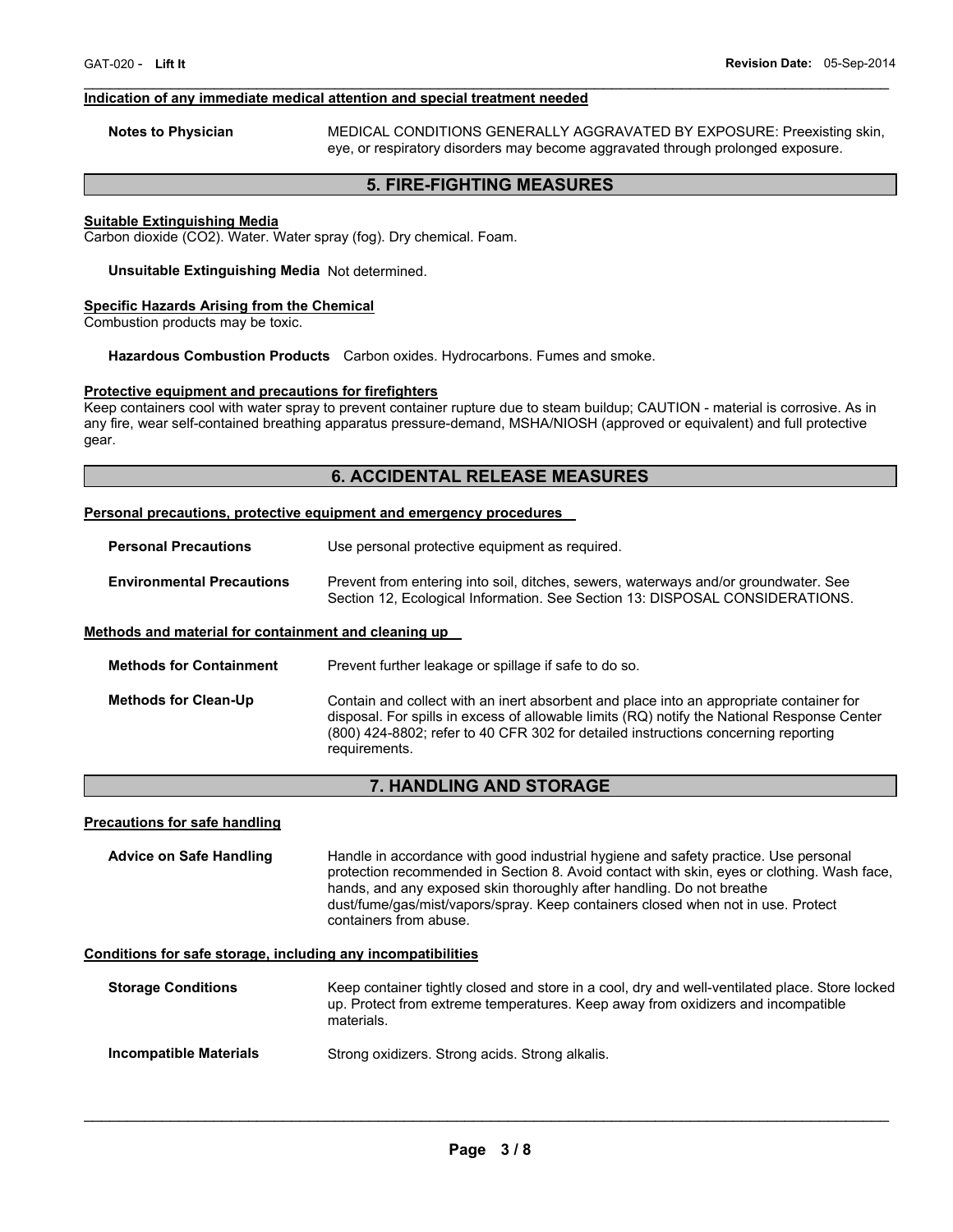### $\mathcal{L}_\mathcal{L} = \{ \mathcal{L}_\mathcal{L} = \{ \mathcal{L}_\mathcal{L} = \{ \mathcal{L}_\mathcal{L} = \{ \mathcal{L}_\mathcal{L} = \{ \mathcal{L}_\mathcal{L} = \{ \mathcal{L}_\mathcal{L} = \{ \mathcal{L}_\mathcal{L} = \{ \mathcal{L}_\mathcal{L} = \{ \mathcal{L}_\mathcal{L} = \{ \mathcal{L}_\mathcal{L} = \{ \mathcal{L}_\mathcal{L} = \{ \mathcal{L}_\mathcal{L} = \{ \mathcal{L}_\mathcal{L} = \{ \mathcal{L}_\mathcal{$ **8. EXPOSURE CONTROLS/PERSONAL PROTECTION**

#### **Exposure Guidelines**

| <b>Chemical Name</b>                                       | <b>ACGIH TLV</b>                       | <b>OSHA PEL</b>                                                                                                                                                                                 | <b>NIOSH IDLH</b>                                                                                          |
|------------------------------------------------------------|----------------------------------------|-------------------------------------------------------------------------------------------------------------------------------------------------------------------------------------------------|------------------------------------------------------------------------------------------------------------|
| Sodium metasilicate<br>6834-92-0                           | 2 mg/ $m3$                             | 2 mg/m $3$                                                                                                                                                                                      |                                                                                                            |
| Potassium hydroxide<br>1310-58-3                           | Ceiling: $2 \text{ mg/m}^3$            | (vacated) Ceiling: $2 \text{ mg/m}^3$                                                                                                                                                           | Ceiling: $2 \text{ mg/m}^3$                                                                                |
| Dipropylene Glycol Monomethyl Ether<br>(DPM)<br>34590-94-8 | STEL: 150 ppm<br>TWA: 100 ppm<br>$S^*$ | TWA: 100 ppm<br>TWA: $600 \text{ mg/m}^3$<br>(vacated) TWA: 100 ppm<br>(vacated) TWA: 600 mg/m $3$<br>(vacated) STEL: 150 ppm<br>(vacated) STEL: 900 mg/m <sup>3</sup><br>(vacated) S*<br>$S^*$ | IDLH: 600 ppm<br>TWA: 100 ppm<br>TWA: 600 mg/m <sup>3</sup><br>STEL: 150 ppm<br>STEL: $900 \text{ mg/m}^3$ |

#### **Appropriate engineering controls**

**Engineering Controls** Ensure adequate ventilation, especially in confined areas. Eyewash stations. Showers.

#### **Individual protection measures, such as personal protective equipment**

| <b>Eve/Face Protection</b>      | Wear protective eyeglasses or chemical safety goggles.                                                                                                                                                                                                                                                 |
|---------------------------------|--------------------------------------------------------------------------------------------------------------------------------------------------------------------------------------------------------------------------------------------------------------------------------------------------------|
| <b>Skin and Body Protection</b> | Neoprene or rubber gloves with cuffs. Coveralls, apron or other equipment should be worn<br>to minimize skin contact.                                                                                                                                                                                  |
| <b>Respiratory Protection</b>   | None required while threshold limits are kept below maximum allowable concentrations; if<br>TWA exceeds limits, NIOSH approved respirator must be worn. Respiratory protection must<br>be provided in accordance with OSHA regulations (29 CFR1910.134) or European<br>Standard EN 149, as applicable. |

**General Hygiene Considerations** Handle in accordance with good industrial hygiene and safety practice.

# **9. PHYSICAL AND CHEMICAL PROPERTIES**

# **Information on basic physical and chemical properties**

| $\mathbf u$ . The property is a set of $\mathbf v$ and $\mathbf v$ and $\mathbf v$ and $\mathbf v$ and $\mathbf v$ are $\mathbf v$<br><b>Physical State</b>                                                                                                                                                                                                         | Liquid                                                                                                                                                                                               |                             |                |
|---------------------------------------------------------------------------------------------------------------------------------------------------------------------------------------------------------------------------------------------------------------------------------------------------------------------------------------------------------------------|------------------------------------------------------------------------------------------------------------------------------------------------------------------------------------------------------|-----------------------------|----------------|
| Appearance                                                                                                                                                                                                                                                                                                                                                          | Pink liquid                                                                                                                                                                                          | Odor                        | Characteristic |
| Color                                                                                                                                                                                                                                                                                                                                                               | Pink                                                                                                                                                                                                 | <b>Odor Threshold</b>       | Not determined |
| <b>Property</b><br>рH<br><b>Melting Point/Freezing Point</b><br><b>Boiling Point/Boiling Range</b>                                                                                                                                                                                                                                                                  | Values<br>13.3<br>Not determined<br>100°C / 212°F                                                                                                                                                    | Remarks • Method            |                |
| <b>Flash Point</b><br><b>Evaporation Rate</b><br><b>Flammability (Solid, Gas)</b><br><b>Upper Flammability Limits</b><br><b>Lower Flammability Limit</b>                                                                                                                                                                                                            | Non-flammable<br><1<br>Liquid-Not Applicable<br>Not Applicable<br>Not Applicable                                                                                                                     | (Water = $1$ )              |                |
| <b>Vapor Pressure</b><br><b>Vapor Density</b><br><b>Specific Gravity</b><br><b>Water Solubility</b><br>Solubility in other solvents<br><b>Partition Coefficient</b><br><b>Auto-ignition Temperature</b><br><b>Decomposition Temperature</b><br><b>Kinematic Viscosity</b><br><b>Dynamic Viscosity</b><br><b>Explosive Properties</b><br><b>Oxidizing Properties</b> | 17 mm Hg @ 20°C<br>>1<br>1.137<br>Completely soluble<br>Not determined<br>Not determined<br>Not determined<br>Not determined<br>Not determined<br>Not determined<br>Not determined<br>Not determined | $(Air=1)$<br>(Water = $1$ ) |                |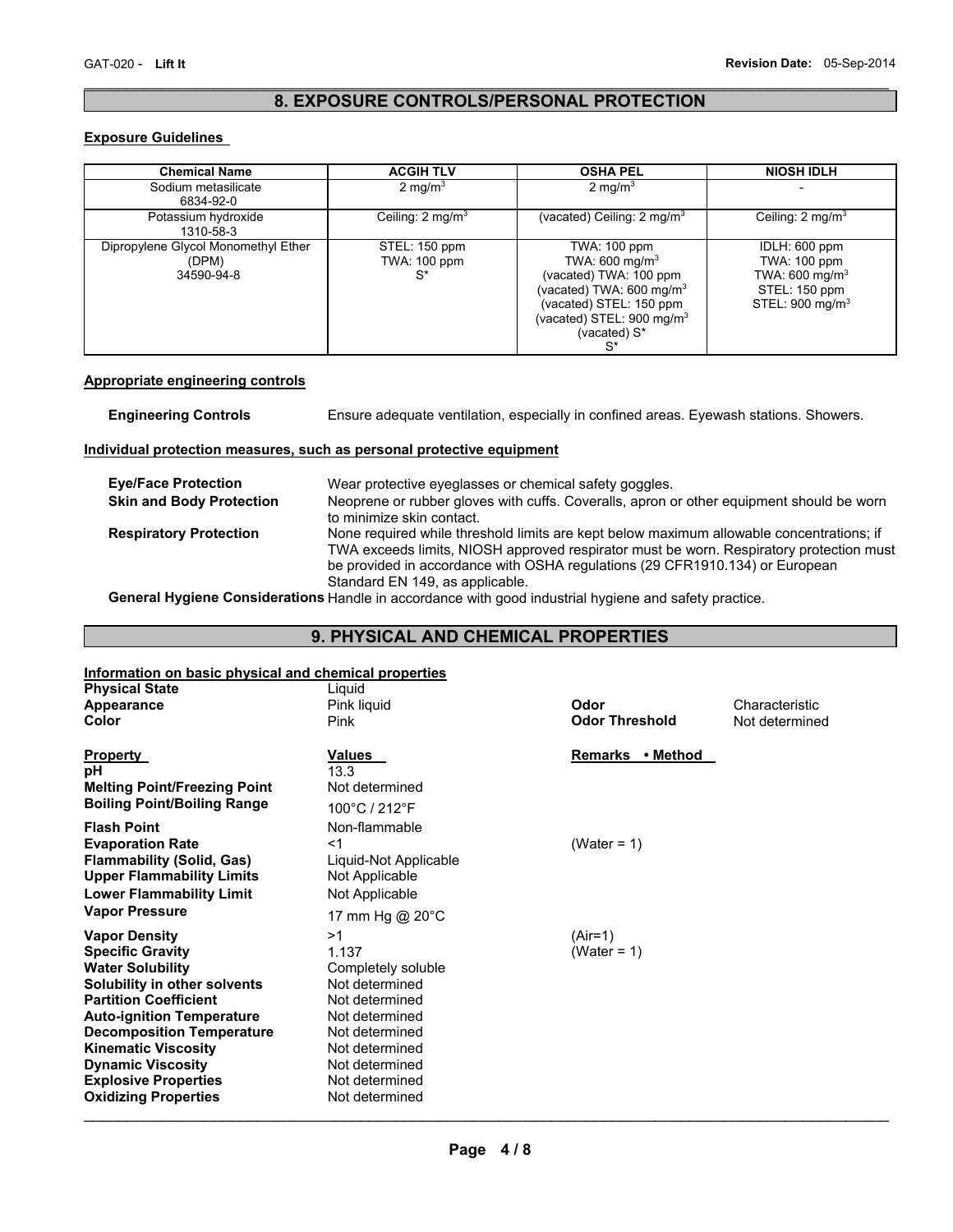### $\mathcal{L}_\mathcal{L} = \{ \mathcal{L}_\mathcal{L} = \{ \mathcal{L}_\mathcal{L} = \{ \mathcal{L}_\mathcal{L} = \{ \mathcal{L}_\mathcal{L} = \{ \mathcal{L}_\mathcal{L} = \{ \mathcal{L}_\mathcal{L} = \{ \mathcal{L}_\mathcal{L} = \{ \mathcal{L}_\mathcal{L} = \{ \mathcal{L}_\mathcal{L} = \{ \mathcal{L}_\mathcal{L} = \{ \mathcal{L}_\mathcal{L} = \{ \mathcal{L}_\mathcal{L} = \{ \mathcal{L}_\mathcal{L} = \{ \mathcal{L}_\mathcal{$ **10. STABILITY AND REACTIVITY**

#### **Reactivity**

Not reactive under normal conditions.

#### **Chemical Stability**

Stable under recommended storage conditions.

#### **Possibility of Hazardous Reactions**

None under normal processing.

#### **Hazardous Polymerization** Hazardous polymerization does not occur.

#### **Conditions to Avoid**

Protect from extreme temperatures. Keep separated from incompatible substances. Keep out of reach of children.

#### **Incompatible Materials**

Strong oxidizers. Strong acids. Strong alkalis.

#### **Hazardous Decomposition Products**

Carbon oxides. Hydrocarbons. Fumes and smoke.

# **11. TOXICOLOGICAL INFORMATION**

## **Information on likely routes of exposure**

| <b>Product Information</b> |                                  |
|----------------------------|----------------------------------|
| <b>Eve Contact</b>         | Causes severe eye damage.        |
| <b>Skin Contact</b>        | Causes severe skin burns.        |
| Inhalation                 | Avoid breathing vapors or mists. |
| Ingestion                  | Do not ingest.                   |

#### **Component Information**

| <b>Chemical Name</b>                                       | Oral LD50             | Dermal LD50             | <b>Inhalation LC50</b>   |
|------------------------------------------------------------|-----------------------|-------------------------|--------------------------|
| Sodium metasilicate<br>6834-92-0                           | $= 600$ mg/kg (Rat)   |                         |                          |
| Potassium hydroxide<br>1310-58-3                           | $= 214$ mg/kg (Rat)   |                         |                          |
| Dipropylene Glycol Monomethyl<br>Ether (DPM)<br>34590-94-8 | = 5230 mg/kg<br>(Rat) | $= 9500$ mg/kg (Rabbit) | $\overline{\phantom{0}}$ |

#### **Information on physical, chemical and toxicological effects**

**Symptoms** Please see section 4 of this SDS for symptoms.

# **Delayed and immediate effects as well as chronic effects from short and long-term exposure**

**Carcinogenicity** This product does not contain any carcinogens or potential carcinogens as listed by OSHA, IARC or NTP.

# **Numerical measures of toxicity**

Not determined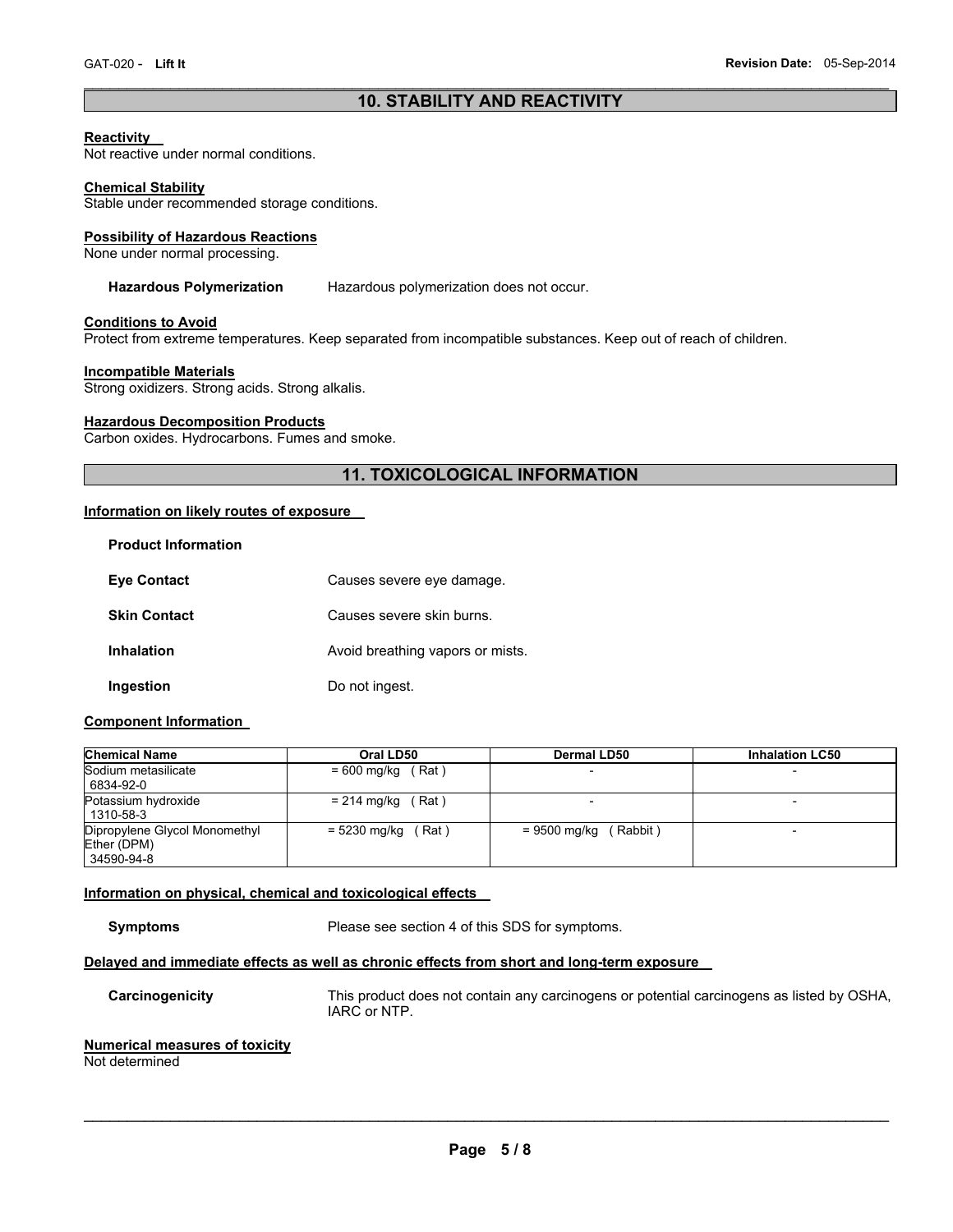# $\mathcal{L}_\mathcal{L} = \{ \mathcal{L}_\mathcal{L} = \{ \mathcal{L}_\mathcal{L} = \{ \mathcal{L}_\mathcal{L} = \{ \mathcal{L}_\mathcal{L} = \{ \mathcal{L}_\mathcal{L} = \{ \mathcal{L}_\mathcal{L} = \{ \mathcal{L}_\mathcal{L} = \{ \mathcal{L}_\mathcal{L} = \{ \mathcal{L}_\mathcal{L} = \{ \mathcal{L}_\mathcal{L} = \{ \mathcal{L}_\mathcal{L} = \{ \mathcal{L}_\mathcal{L} = \{ \mathcal{L}_\mathcal{L} = \{ \mathcal{L}_\mathcal{$ **12. ECOLOGICAL INFORMATION**

# **Ecotoxicity**

The product is not classified as environmentally hazardous. However, this does not exclude the possibility that large or frequent spills can have a harmful or damaging effect on the environment.

#### **Component Information**

| <b>Chemical Name</b>                                       | Algae/aquatic plants | Fish                                                                                             | <b>Toxicity to</b><br>microorganisms | Crustacea                             |
|------------------------------------------------------------|----------------------|--------------------------------------------------------------------------------------------------|--------------------------------------|---------------------------------------|
| Sodium metasilicate<br>6834-92-0                           |                      | 210: 96 h Brachydanio rerio<br>mg/L LC50 semi-static 210:<br>96 h Brachydanio rerio mg/L<br>LC50 |                                      | 216: 96 h Daphnia magna<br>mg/L EC50  |
| Potassium hydroxide<br>1310-58-3                           |                      | 80: 96 h Gambusia affinis<br>mg/L LC50 static                                                    |                                      |                                       |
| Dipropylene Glycol<br>Monomethyl Ether (DPM)<br>34590-94-8 |                      | 10000: 96 h Pimephales<br>promelas mg/L LC50 static                                              |                                      | 1919: 48 h Daphnia magna<br>mg/L LC50 |

### **Persistence/Degradability**

Not determined.

#### **Bioaccumulation**

Not determined.

#### **Mobility**

| <b>Chemical Name</b>                                    | <b>Partition Coefficient</b> |
|---------------------------------------------------------|------------------------------|
| Potassium hydroxide<br>1310-58-3                        | 0.83                         |
| Dipropylene Glycol Monomethyl Ether (DPM)<br>34590-94-8 | $-0.064$                     |

#### **Other Adverse Effects**

Not determined

# **13. DISPOSAL CONSIDERATIONS**

#### **Waste Treatment Methods**

| <b>Disposal of Wastes</b>     | Disposal should be in accordance with applicable regional, national and local laws and<br>regulations. |
|-------------------------------|--------------------------------------------------------------------------------------------------------|
| <b>Contaminated Packaging</b> | Disposal should be in accordance with applicable regional, national and local laws and<br>regulations. |

# **California Hazardous Waste Status**

| <b>Chemical Name</b>     | California Hazardous Waste Status |
|--------------------------|-----------------------------------|
| hvdroxide<br>Potassium i | Гохіс                             |
| 1310-58-3                | Corrosive                         |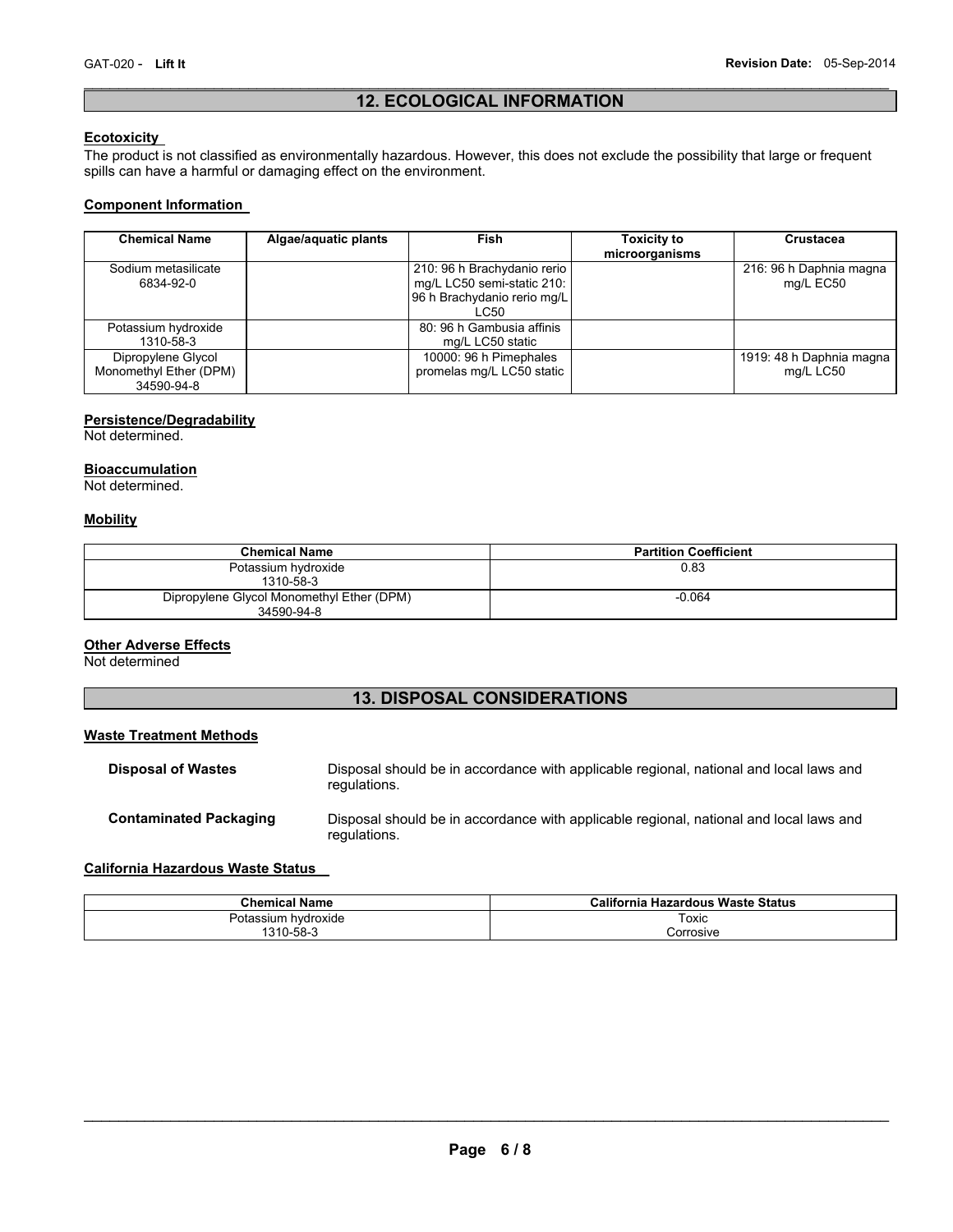# $\mathcal{L}_\mathcal{L} = \{ \mathcal{L}_\mathcal{L} = \{ \mathcal{L}_\mathcal{L} = \{ \mathcal{L}_\mathcal{L} = \{ \mathcal{L}_\mathcal{L} = \{ \mathcal{L}_\mathcal{L} = \{ \mathcal{L}_\mathcal{L} = \{ \mathcal{L}_\mathcal{L} = \{ \mathcal{L}_\mathcal{L} = \{ \mathcal{L}_\mathcal{L} = \{ \mathcal{L}_\mathcal{L} = \{ \mathcal{L}_\mathcal{L} = \{ \mathcal{L}_\mathcal{L} = \{ \mathcal{L}_\mathcal{L} = \{ \mathcal{L}_\mathcal{$ **14. TRANSPORT INFORMATION**

| <b>Note</b>                 | Please see current shipping paper for most up to date shipping information, including<br>exemptions and special circumstances. |
|-----------------------------|--------------------------------------------------------------------------------------------------------------------------------|
| DOT<br><b>UN/ID No</b>      | NA1760                                                                                                                         |
| <b>Proper Shipping Name</b> | Compounds, cleaning liquid (Potassium hydroxide)                                                                               |
| <b>Hazard Class</b>         | 8                                                                                                                              |
| <b>Packing Group</b>        | Ш                                                                                                                              |
| <b>IATA</b>                 |                                                                                                                                |
| UN/ID No                    | <b>UN1760</b>                                                                                                                  |
| <b>Proper Shipping Name</b> | Corrosive liquid, n.o.s. (Potassium hydroxide)                                                                                 |
| <b>Hazard Class</b>         | 8                                                                                                                              |
| <b>Packing Group</b>        | Ш                                                                                                                              |
| <b>IMDG</b>                 |                                                                                                                                |
| UN/ID No                    | <b>UN1760</b>                                                                                                                  |
| <b>Proper Shipping Name</b> | Corrosive liquid, n.o.s. (Potassium hydroxide)                                                                                 |
| <b>Hazard Class</b>         | 8                                                                                                                              |
| <b>Packing Group</b>        | Ш                                                                                                                              |

# **15. REGULATORY INFORMATION**

# **International Inventories**

Not determined

# **US Federal Regulations**

## **CERCLA**

| <b>Chemical Name</b> | <b>Hazardous Substances RQs</b> | <b>CERCLA/SARA RQ</b> | <b>Reportable Quantity (RQ)</b> |
|----------------------|---------------------------------|-----------------------|---------------------------------|
| Potassium hydroxide  | 1000 lb                         |                       | 1000 lb final RQ<br>RQ          |
| 1310-58-3            |                                 |                       | RQ 454 kg final RQ              |

## **SARA 313**

| <b>Chemical Name</b>                                       | CAS Nc     | Weight-% | 242<br>Threshola<br>SARA<br>-313<br>Values<br>% |
|------------------------------------------------------------|------------|----------|-------------------------------------------------|
| Dipropylene<br>34590-94-8<br>Givcol Monomethyl Ether (DPM) | 34590-94-8 |          | .                                               |

## **CWA (Clean Water Act)**

| Component                                      | <b>CWA - Reportable</b><br>Quantities | <b>CWA - Toxic Pollutants CWA - Priority Pollutants</b> | <b>CWA - Hazardous</b><br><b>Substances</b> |
|------------------------------------------------|---------------------------------------|---------------------------------------------------------|---------------------------------------------|
| Potassium hydroxide<br>$1310 - 58 - 3 (1 - 5)$ | 1000 lb                               |                                                         |                                             |

# **US State Regulations**

#### **California Proposition 65**

This product does not contain any Proposition 65 chemicals.